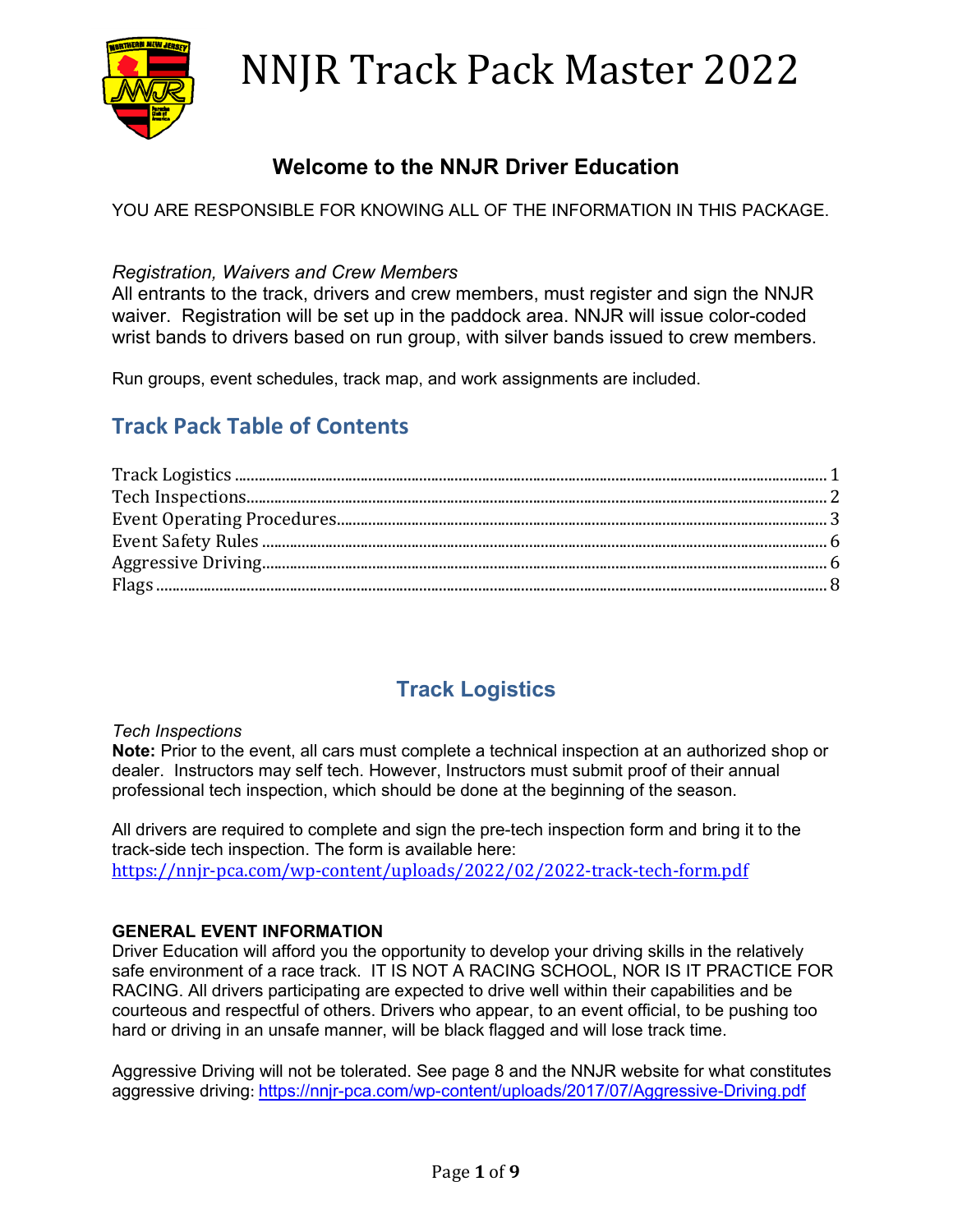

## **Tech Inspections**

### *At the Track Tech Inspection*

The procedure is as follows:

- A. Remove all loose objects from vehicle:
	- □ Passenger compartment: floor mats, EZPass, mobile phone, etc.
	- $\Box$  Glove box must be empty or locked.
	- $\Box$  Luggage compartment: tool kits, air compressor, oil, spare parts, etc. Leave spare tire in place.
	- $\Box$  Door pockets must be empty.
- B. Remove any wheel covers and wheel locks.
- C. Attach car numbers on both sides of car and to the front and rear.
- D. Affix tech sticker at the top of the windshield (if you went to the NNJR pre-event tech).
- E. Check wheel lug tightness.
- F. Proceed to tech line at event. Times for event tech inspections are noted on the schedule.
- G. Stay with your car.
- H. Your car will be checked for:
	- $\square$  Loose articles
	- $\square$  Brake lights
	- $\square$  Brake fluid level
	- $\square$  Tight gas cap
	- $\Box$  Lug nut tightness
	- $\Box$  Car numbers, to ensure that they are properly placed, of sufficient size and contrast, and match those assigned to you as shown in this track pack
	- $\Box$  Tow hooks, either installed in the front bumper, or locked in the glove compartment
	- $\Box$  Secure mounting of auxiliary equipment, such as fire extinguishers, video cameras, data systems, etc.
	- □ Helmet Snell 2015 or later
- I. If your car failed the pre-event safety inspection, you will be directed to a separate line where the defect plus the above will be checked.
- J. At the end of the tech line, you will receive your run group sticker.
- K. The tech line will close at the scheduled time. Late arrivals will be tech'd at the tech steward's convenience. Tech is required prior to entering the track.

Instructors may self-tech their cars but MUST provide a completed tech form and check their name off on the instructor check-in log.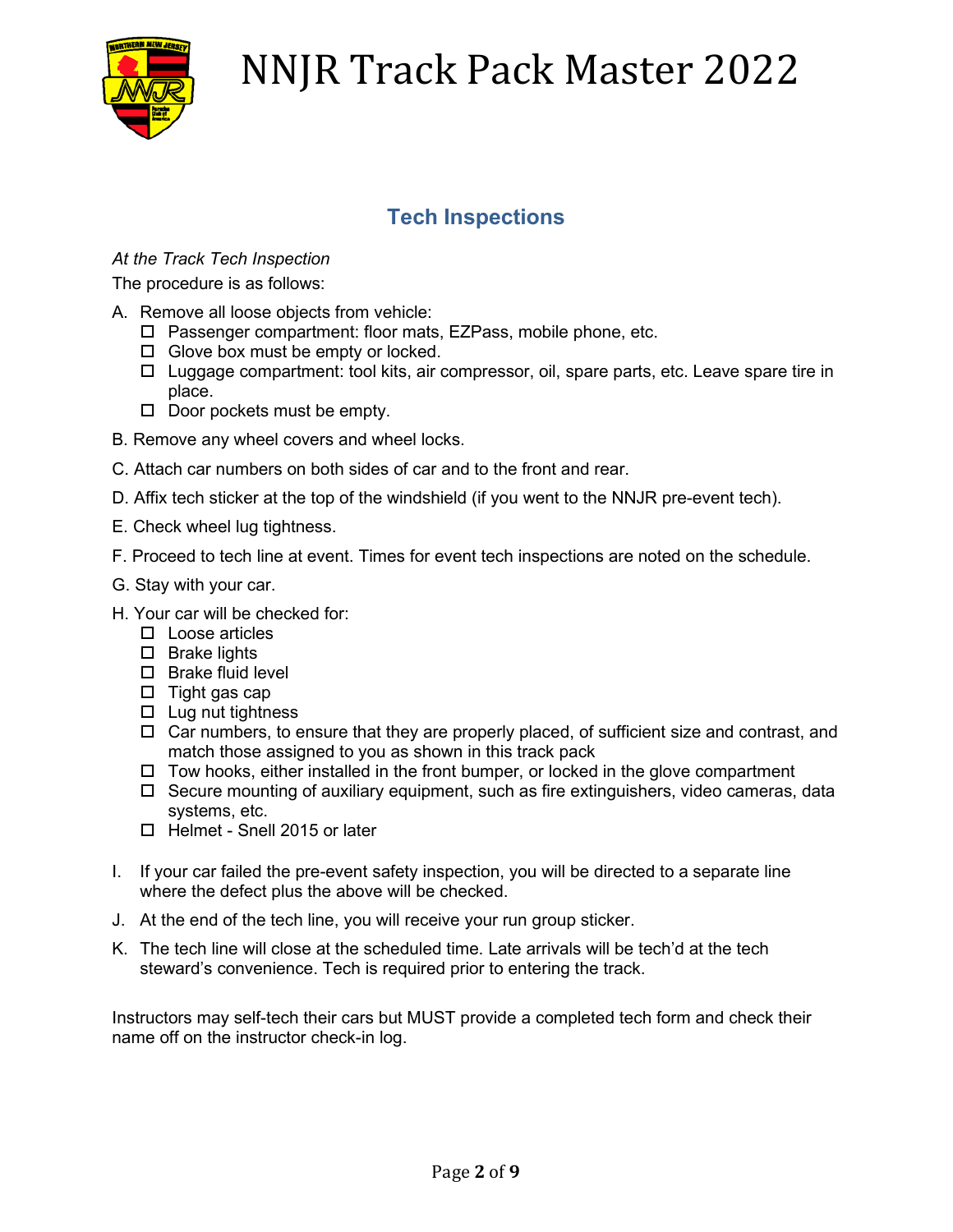

### *A Note on Car Numbers*

You must provide numbers and apply them to your car prior to entering the tech line. Numbers do not need to be fancy: one-inch blue painter's masking tape works well on light colored cars. Door numbers should be at least six inches high and appear on both the driver and passenger side of the car. Front and rear numbers must be at least 4 inches high. **You must use the number assigned to you as shown in this track pack**.

### *Attire*

Long pants, preferably a natural fiber such as cotton, are required, as are closed-toed, rubber soled tie shoes.

### **Event Operating Procedures**

### *Instructors and Students*

- Each driver will be assigned to a "run group" based on his/her track driving experience. Instructors are assigned to each driver in green, yellow and blue for each day of the event.
	- $\circ$  If a driver feels they are in the wrong run group, they are encouraged to discuss it with the Chief Instructor, but only after at least 2 runs in the assigned group. Where appropriate, the Chief Instructor will change the assignment.
- $\triangleright$  We require that instructors drive all students' cars for the first two laps of the first run in all run groups. This is to allow an experienced driver to evaluate the driving condition of your car, both for safety and to aid in instructing.
- $\triangleright$  Entrants assume all risk of damage to their car during the event. This includes the times when an instructor is driving your car. Because you are assuming the risk, it is your right to be satisfied with the manner in which the instructor drives your car.
- $\triangleright$  If you have a personality or communication issue with your instructor, please see one of the Chiefs or the Track Chair and we will make a change. This happens occasionally and does not reflect badly on you or your instructor. Our objective is for everyone to be comfortable and have a good time.
- $\triangleright$  Although not all entrants are required to work with an instructor, everyone is encouraged to make use of the instructors' experience and skills.
- $\triangleright$  Use of video recording equipment on track is at the discretion of the instructor.
- $\triangleright$  All students are required to leave PSM (or similar) ON. If your car has an automatic braking system, it must be turned OFF.
- $\triangleright$  Students: begin to look for your instructor as soon as you are in the staging area or make prior arrangements to meet your instructor in the paddock. However, note that your instructor may be on the track driving or instructing in the group immediately prior to yours. Do not proceed to pit out until signaled to do so.
	- $\circ$  It is strongly recommended that you agree with your instructor where to meet when you first meet each other, well prior to going on track.

### *Staging*

All entrants should listen for their run group to be called on the PA system. Entrants should also note the times listed on the daily schedule: run times are normally very close to those posted unless an incident has occurred. When your run group is called, or, 5-10 minutes before your session (not sooner) drive your car slowly to the staging area. It is very important that all drivers line up promptly. Staging officials will check that both you and your car have proper credentials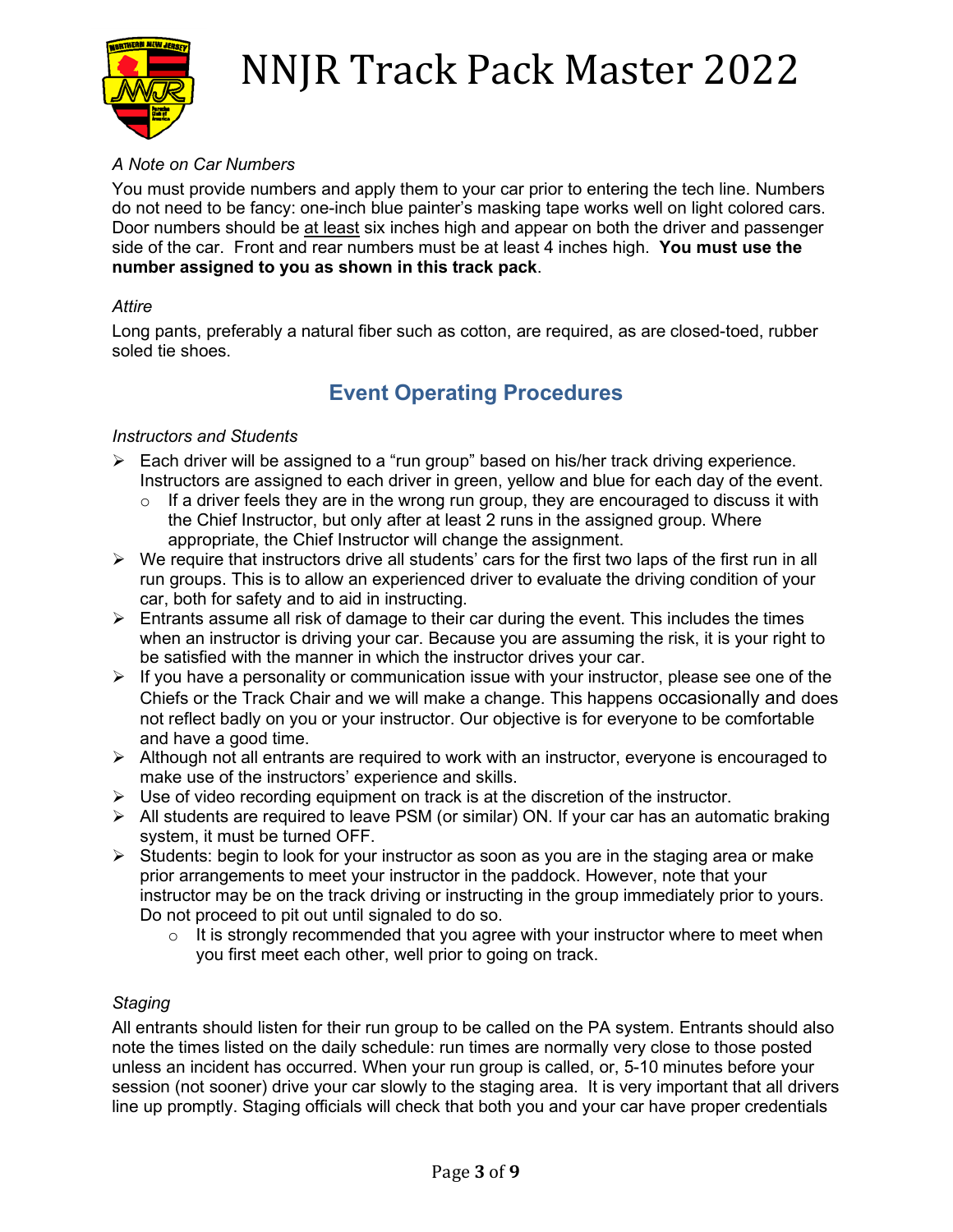

to enter the track, that helmets are on and buckled properly, that doors and hoods are latched closed, and that windows are down. Note that the driver's window must always be down (fully open) and the same for the passenger window if someone is in the seat. Some tracks require the passenger window to be open even if when there is no passenger.

### *Pit Out – Entering the Track*

Track entry is only upon instruction by the pit out steward. To enter the track properly, proceed briskly and be sure to look in your mirrors and down the track for oncoming traffic. STAY INSIDE THE BLEND LINE OR TO THE SIDE OF THE TRACK THAT YOU ENTERED UNTIL THE TRACK IS CLEAR! Blend line violators will be black flagged.

### *Pit In – Exiting the Track:*

At the conclusion of a session (run group), the checkered flag will be displayed. After receiving the checkered flag, proceed to pit-in, cooling your brakes and engine, slow down and enter pit lane at or below the pit lane speed limit.

#### *Flags*

It is your responsibility to identify the location of the flag stations. Flag stations are your primary source of information about track conditions immediately in front of your car while you are running. Become familiar with their locations and with the meaning of each flag. See the attached description of flags and their uses.

### *Passengers*

If there are two persons in a car, one of those persons MUST be an NNJR approved instructor, and the other person MUST be a properly registered entrant. NO EXCEPTIONS. Failure to abide by this ruling is grounds for dismissal from the event. Insurance regulations require this please cooperate.

For instructional purposes, a driver may ride with an instructor but only in the run group immediately "above" that driver's run group. For example, a Yellow run group driver may only ride with an instructor in the Blue / White run group with the instructor driving at Blue / White pace.

### *Paddock and Pit Speed Limits*

The paddock speed limit is 5 MPH. Take particular care of pedestrians when traversing the paddock. Pit lane speed limit is 30 MPH. Please monitor your speed when entering and exiting the pits.

### *Passing*

Passing is permitted on designated portions of the track only as described in the Driver's meeting. In many cases, passing is only allowed on one side. Passing is not permitted in the corners. The driver of the car being overtaken MUST SIGNAL with his/her hand by pointing over the roof (right side) or straight out the driver's window (left side) to the side on which the faster car is to pass. DO NOT TAILGATE. The obligation for a safe passing maneuver falls primarily on the passing car, but the car being passed should never do anything unexpected to interfere. The car being passed should stay on line. Be aware of what is going on behind you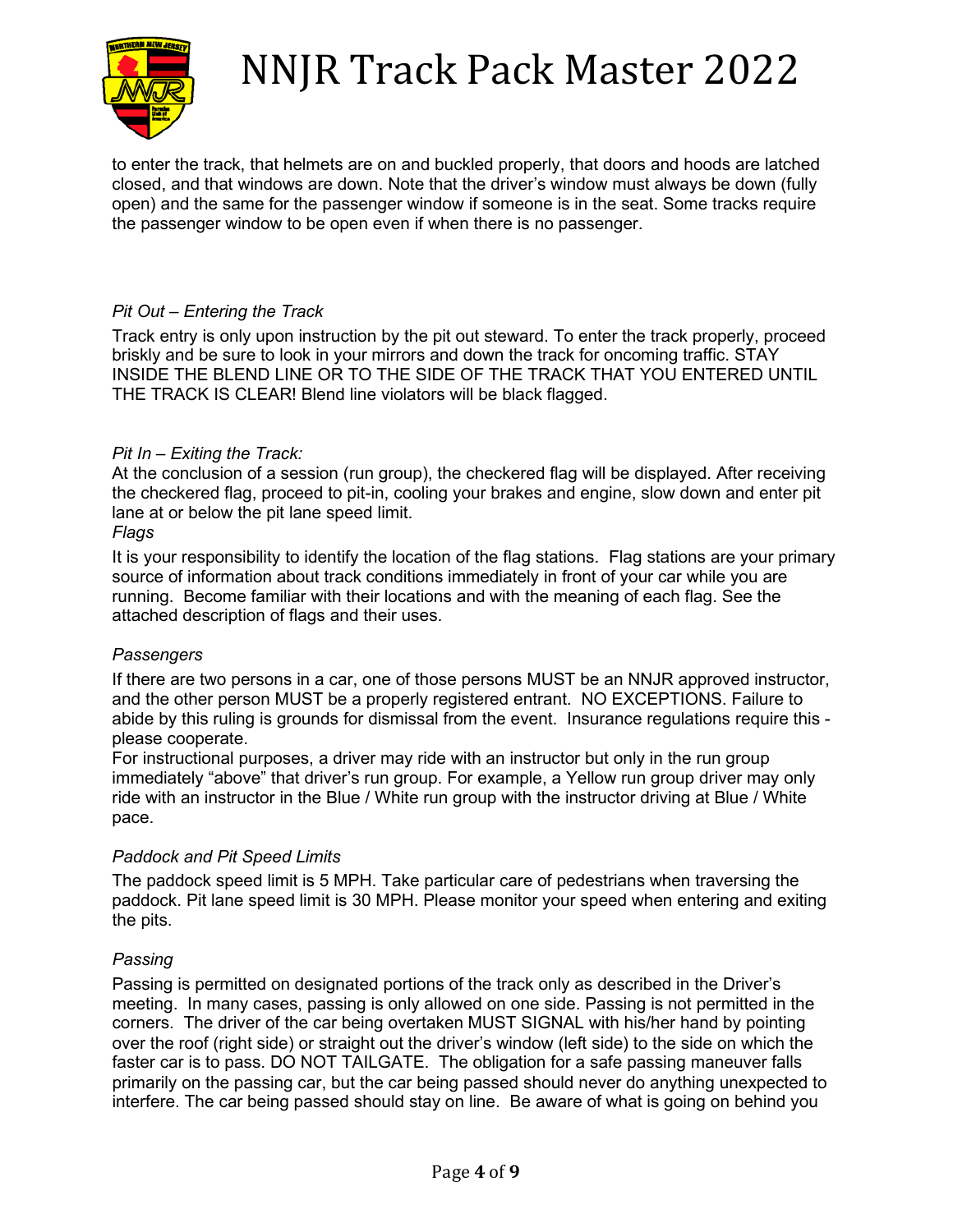

as well as in front. USE YOUR MIRRORS.

- One CLEAR signal per car, with a brief lift.
- If a car is behind you for more than 1 or 2 corners, give them a pass signal. Be courteous and lift briefly to allow the pass to happen quickly. Do not race the overtaking car to the next corner.

We use expanded passing in the red run group and, frequently but not always in the black run group. This allows passing anywhere on the track, upon receiving a valid pass signal. We do not, however, encourage passing in corners. More details on Expanded Passing are on the NNJR website: <https://nnjr-pca.com/wp-content/uploads/2018/03/Expanded-Passing-Outline.pdf> With Expanded Passing, PCA rules require that the Red run group be limited to 5 non-instructor Black run group drivers as passengers; as a result, an Instructor wishing to take a Black run group driver as a passenger must see the Chief Instructor in advance to see if it can be allowed.

### *NNJR Spin Rule*

A spin is defined as either rotation of the vehicle more than 90 degrees from its intended direction, 2 or more wheels off of the track surface, or contact with anything. If you spin, you are to immediately proceed to the pits and see the Chief Instructor to discuss the occurrence. After a spin, you are on probation for the remainder of the event, and if you incur a second spin your driving privileges may be suspended or revoked for the balance of the event at the discretion of the Chief Instructors. Additionally, incidents involving contact will be reviewed by the Chief Instructors and may result in probation or exclusion from future events.

### *Driving Recommendations in Case of Trouble*

If you make a mistake and lose control of your car, the best general rule is to engage maximum brake effort until you are completely stopped. If you see you are going to run off the track and if you still have control, drive off straight. Do not attempt to hold your car on the track or to bring it back onto the track. Your chances of escaping unscathed by driving off under control are MUCH better. Most contact incidents are caused by the driver attempting to keep the car on track when they should have driven it off.

If you go off track and the car is still running, come to a controlled stop and DO NOT re-enter the track until you are signaled to do so by a flagger. If you are stopped where you do not have clear view of a flagger, but have clear vision of the track and oncoming traffic, you may proceed with caution, re-entering off-line if possible. Otherwise remain where you are until the track is black flagged and track personnel indicate it is safe to move.

If there is an incident of any sort, please respect the driver(s) involved and DO NOT take pictures; especially, DO NOT post pictures or video online or on social media.

### *Disabled Vehicles*

If your car becomes disabled or you have an incident on the track, REMAIN IN YOUR CAR WITH SEATBELTS FASTENED UNLESS THERE IS FIRE OR YOU ARE INSTRUCTED OTHERWISE BY THE CORNER WORKER. You are generally much safer in your car than if you get out. If you are O.K. and do not need medical assistance, signal likewise to the corner worker e.g., a thumbs-up or similar. This will avoid dispatching the ambulance unnecessarily and potentially delaying the event. If you need a tow vehicle, you can make a tugging motion to indicate this. Do not remove your helmet.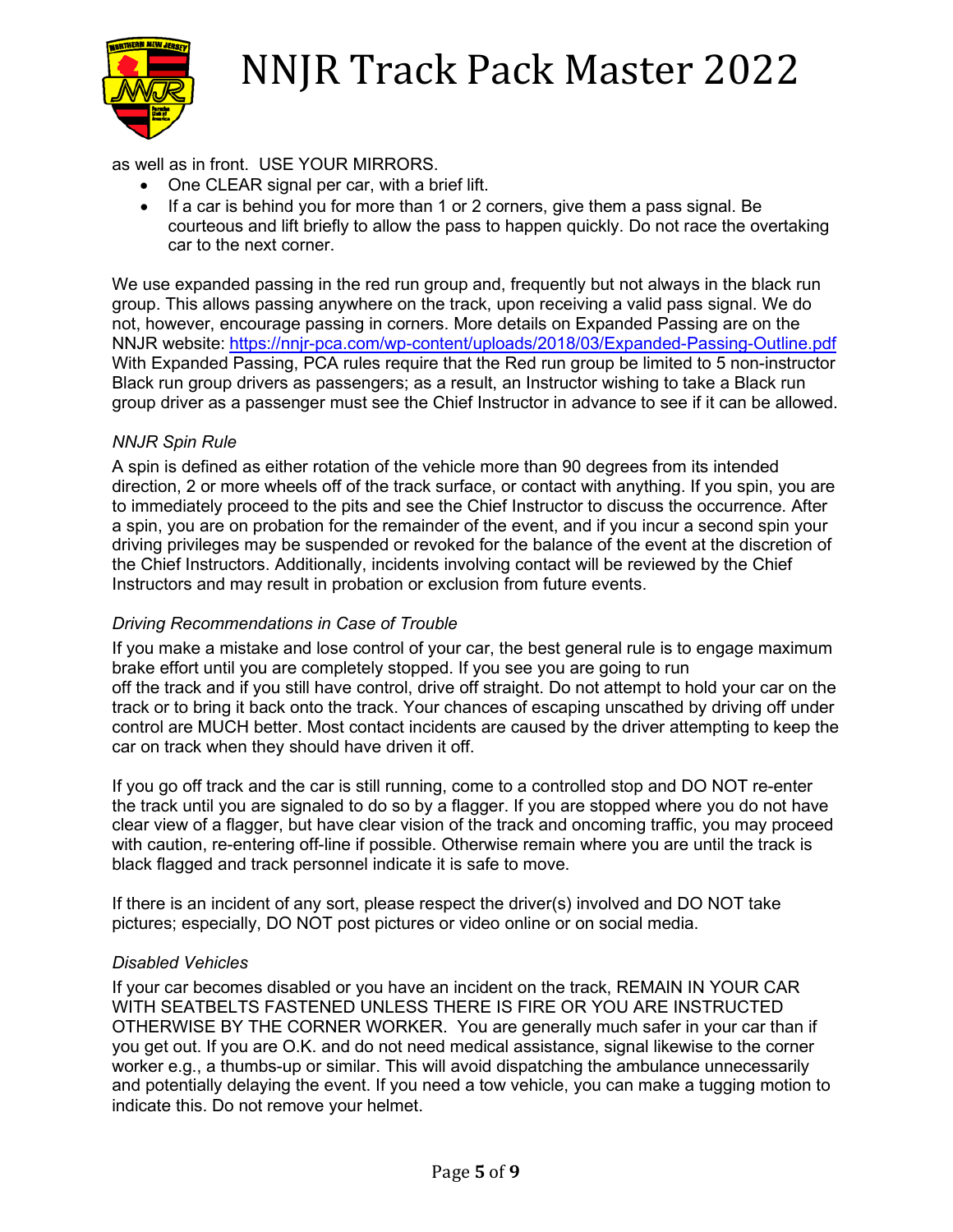

### *Track Damage*

Any car causing any damage to track facilities or equipment will be required to pay the amount of damage. A bill will be forwarded following the event.

### *Track Clean-Up*

No car parts, tires, batteries, etc. may be left behind in the paddock. The track will charge a disposal fee which will be billed to the responsible participant. Fluid wastes must be placed in approved disposal containers located in various locations in the paddock and never on the ground.

## **Event Safety Rules**

SAFETY IS OUR PRIMARY CONCERN THROUGHOUT THE EVENT - Anyone deemed to be conducting themselves or their vehicle in an unsafe manner, either on or off the track, is subject to suspension for the balance of the event.

NO ALCOHOLIC BEVERAGES OF ANY TYPE may be consumed by any person until the driving schedule has been completed and the track is shut down. The use of any ILLEGAL OR REFLEX AFFECTING DRUGS IS STRICTLY PROHIBITED.

## **Aggressive Driving**

### *Aggressive Driving is not consistent with the NNJR Drivers Education program and will not be tolerated.*

### **Definition:**

Aggressive driving is any operation, while on the track, pit lane or paddock area that introduces unwarranted risk to NNJR DE event participants or other attendees.

### **Enforcement:**

The responsibility for determining "Aggressive Driving" behavior will be the NNJR Chief instructors in combination with the local track flagging operations. One warning will be issued either during or after a run session. After the first warning, any confirmed "aggressive driving" for that individual will result in the car being black flagged in session and the incident will be equivalent to a 'spin" subject to the NNJR two spin rule.

"Aggressive Driving Behavior" is not about overall "speed", slip angles, hard acceleration, or threshold braking. It is not about which car is overtaking or being overtaken. Aggressive Driving shows a lack of respect for fellow drivers and manifests itself in poor decision making that introduces unwarranted risks. In essence, Aggressive Driving is the polar opposite of "safe, serious, fun".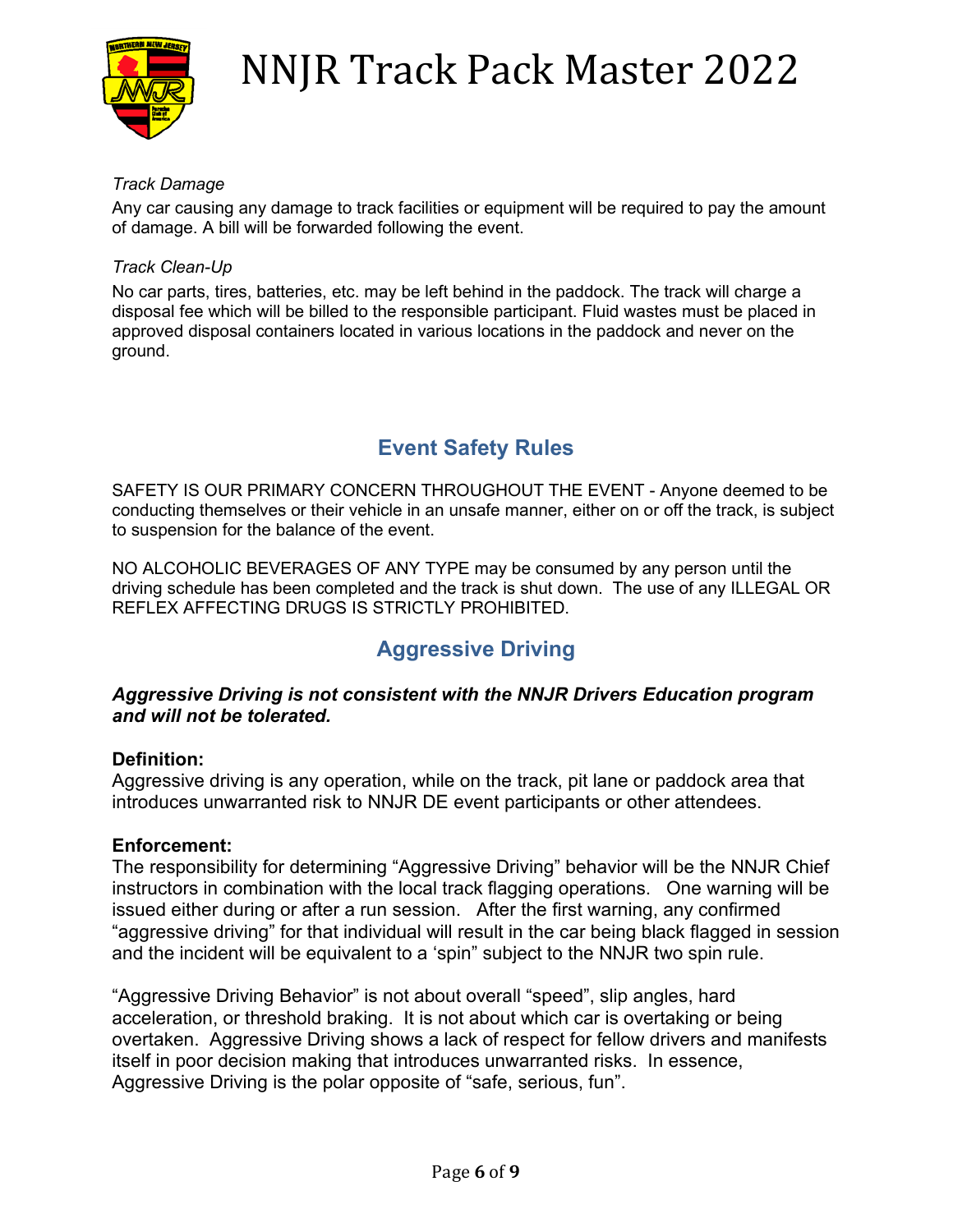

### *Examples of behavior that can be considered "Aggressive Driving".*

### **Lead car**

- Holding a faster car up. If a car shows up in your mirror, and maintains a consistent distance or consistently closes in at turn entry or exit over the course of 2 or more corners, they have established that they are a "faster car" and should be given a passing signal at the next safe passing opportunity. If you pull away on straights but the car behind catches you at corner exit, the following car is faster and should be given a pass signal (with a lift).
- Failing to give a clear passing signal.
- Giving a pass signal not lifting or racing the overtaking car to the next corner.
- Blocking: Any defensive move to take away an upcoming cars line
- Brake Checking: (early braking to surprise upcoming traffic)
- Payback: holding up a faster car due to a perceived previous transgression on their part
- Ignoring or missing flags
- Paddock or pit lane speeding
- Not using mirror

### **Following (passing) car**

- Weaving: Moving the car on the track to attract the lead car's attention
- Tail gating: Driving less than one car length behind the lead car with intent to "intimidate" the lead driver
- Rapidly closing on a car expecting a pass signal late in a passing zone.
- Flashing lights, blinkers, horns, etc. in an attempt to get the attention of the lead car.
- Overlapping: Driving next to lead car without a passing signal
- Chopping: Any immediate abrupt change of line in front of the passed car not immediately necessitated by the driving line
- ANY hand gestures other than a "thank you" wave when over taking a car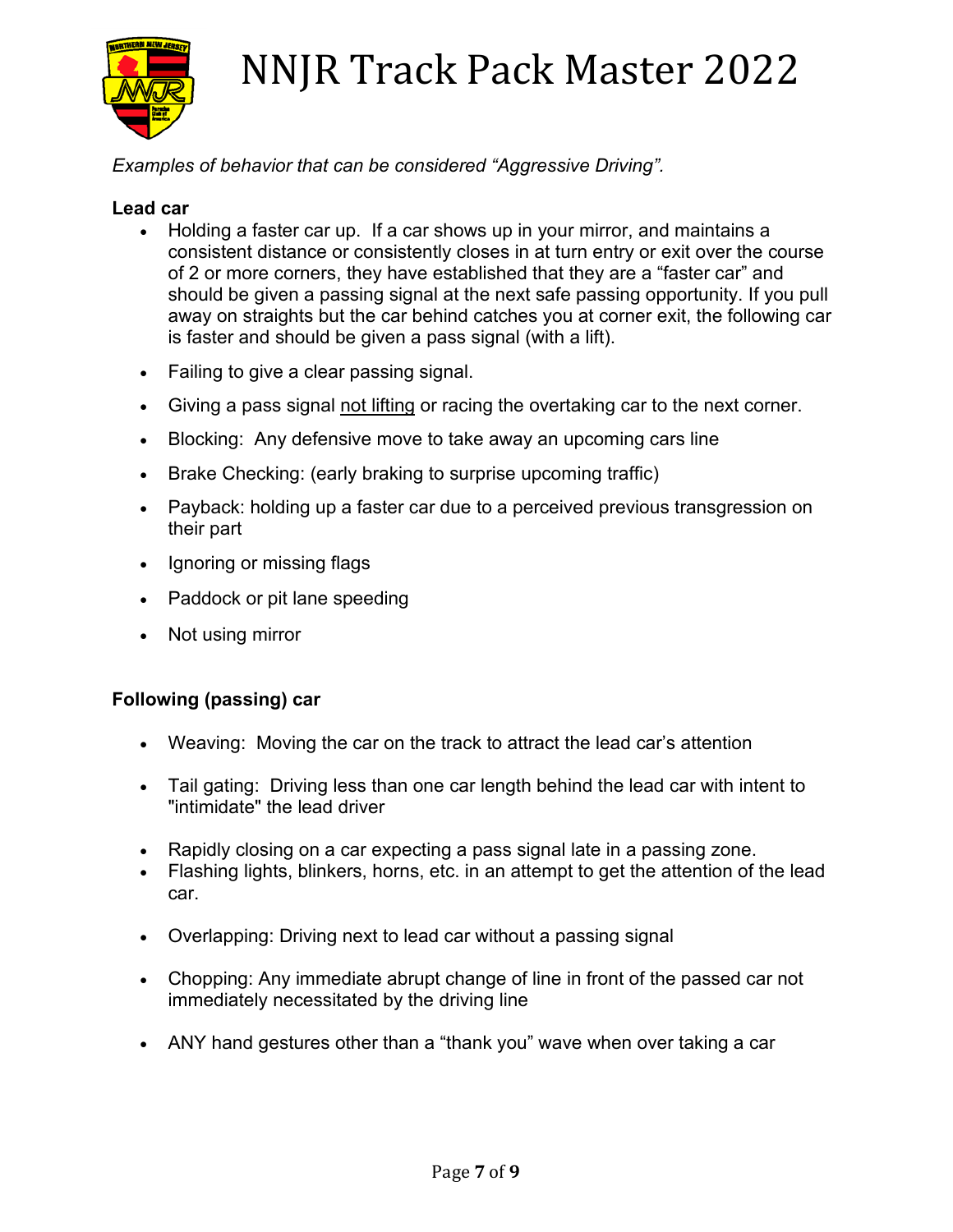

### **Maintaining the "train"**

Trains can be frustrating and lead to aggressive behavior. This is quite subjective, but track awareness and courtesy should be your guide. If you are being held up in a "train" you generally should know if the car behind you has been a faster car either in other events or earlier sessions. If that's the case, don't wait for the car holding you up to provide a passing signal before you allow the faster car to pass you in the "train".

If you are the lead car in a train of more than 2 cars, you are causing the train! Give pass signals at the first safe opportunity.

If you are at the back of a long train, you always have the option to roll through the pits and, if you choose, to let the Chief Instructor know about the train.

### **Reporting Aggressive Driving**

If you see aggressive driving of any type, you are encouraged to report it (with a car number) to one of the Chief Instructors at the first possible opportunity: either by rolling through the pits or at the end of the session. If you have video, please bring it to the chief's attention.

### **FLAGS**

| <b>GREEN FLAG:</b>  | Track is open and the course is clear. If no flag is<br>displayed at a station, this is a green condition.                                                                                                                                                                                                                                                                                                                                                                                                                                                                                                                               |
|---------------------|------------------------------------------------------------------------------------------------------------------------------------------------------------------------------------------------------------------------------------------------------------------------------------------------------------------------------------------------------------------------------------------------------------------------------------------------------------------------------------------------------------------------------------------------------------------------------------------------------------------------------------------|
| <b>YELLOW FLAG:</b> | Stationary Yellow- There is a potential hazard near or<br>on the track ahead of you. You must exercise caution<br>until you pass a clear flag station. Slow down. Passing<br>is not allowed while the yellow flag is displayed. This<br>flag will also be displayed for the first one or two laps<br>of each groups' first run session on the first morning.<br>Waving Yellow- There is a hazard immediately in front<br>of you. It will require you to alter your course or take<br>evasive action. Immediately slow down and be prepared<br>to take appropriate action as necessary. Be aware of<br>the cars around you as you do this |